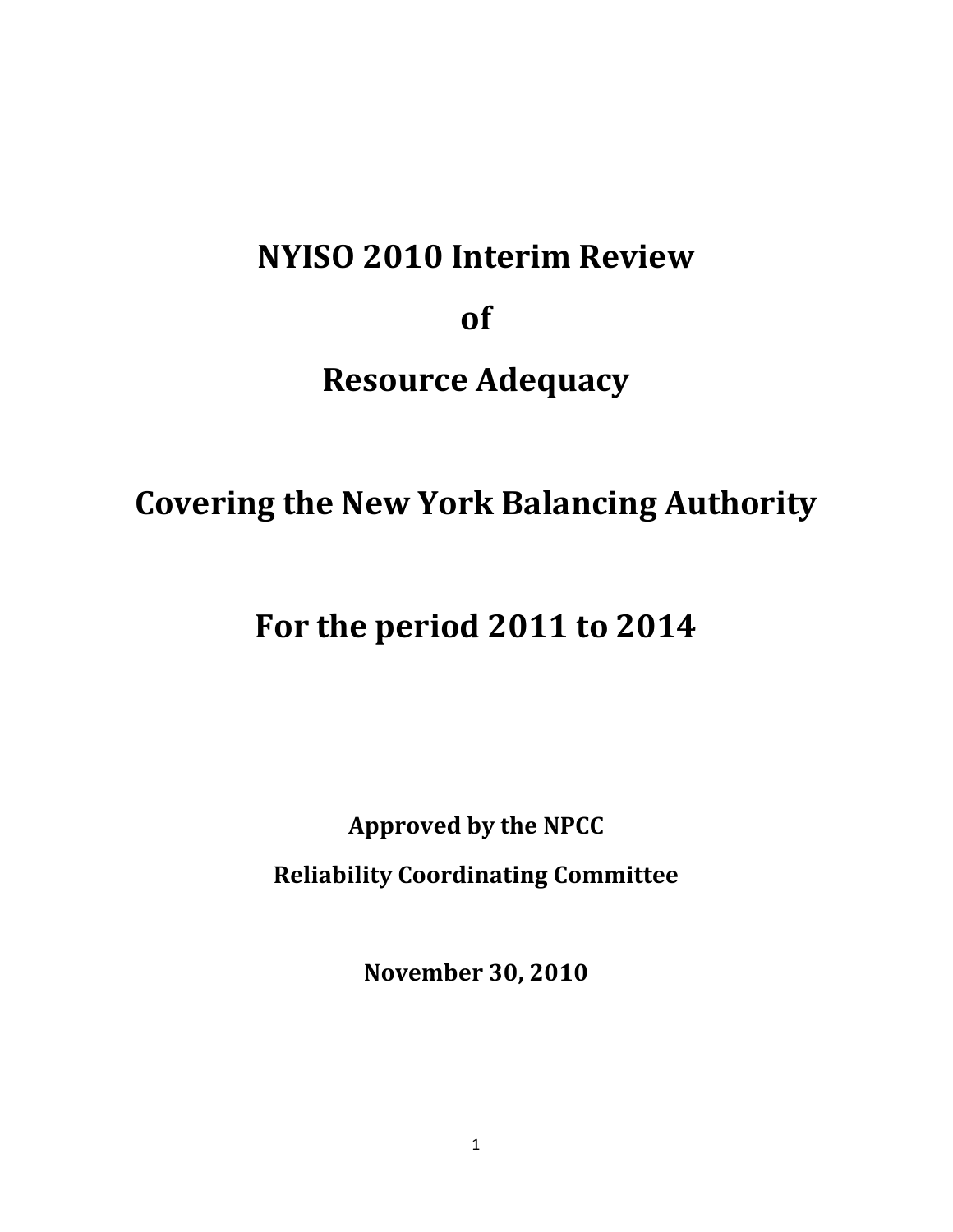## **EXECUTIVE SUMMARY**

This report is the New York Independent System Operator's (NYISO) 2010 Annual Interim Assessment of its 2009 Comprehensive Review of Resource Adequacy which covered the time period of 2010 through 2014. This assessment is conducted to comply with the Reliability Assessment Program established by the Northeast Power Coordinating Council (NPCC). This assessment follows the resource adequacy guidelines as outlined in NPCC's Regional Reliability Reference Directory #1, Appendix  $D^1$  and relies on the 2010 Reliability Needs Assessment<sup>2</sup> (RNA) report as the basis for the underlying data and analysis.

The New York Balancing Authority has an 18% Installed Reserve Margin requirement for the 2010‐2011 Capability Year and locational Installed Capacity Requirements of 80% and 104.5% for New York City and Long Island respectively.

The 2010 RNA identified no Reliability Need, assuming all modeled transmission and generation facilities remain in service over the time period covered by this review from 2011 through 2014 under the Base Case energy forecast. There are three primary drivers for this conclusion:

- 1. Two new proposed generating plants totaling 1063 MW located in Zone J were included in this review, but were not included in the 2009 Comprehensive Review.
- 2. A lower energy forecast resulting from the continuing effect of the 2009 recession to reduce the peak energy demand forecast and larger cumulative energy reductions resulting from the statewide energy efficiency programs.
- 3. An increase in Special Case Resource (SCR) registration of 167 MW over the Comprehensive Review.

Therefore, results of this Interim Assessment show that the New York Balancing Authority (NYBA) will comply with the NPCC resource adequacy reliability criterion of not more than one unplanned disconnection of firm load in ten years or 0.1 days/year on average under the Base Case energy forecast.

The NYISO also conducted scenario analyses in order to test the robustness of the needs assessment studies and to bound the conditions under which resource adequacy or transmission security needs may arise. In some scenarios, violations of Reliability Criteria were identified; however, a scenario will not identify or propose additional Reliability Needs. Scenarios are variations on key assumptions in the RNA Base Case to assess the impact of possible changes in circumstances that could impact the RNA.

 <sup>1</sup> http://www.npcc.org/documents/regStandards/Directories.aspx

 $<sup>2</sup>$  The 2010 RNA was released by the NYISO Board of Directors and published September 22, 2010.</sup>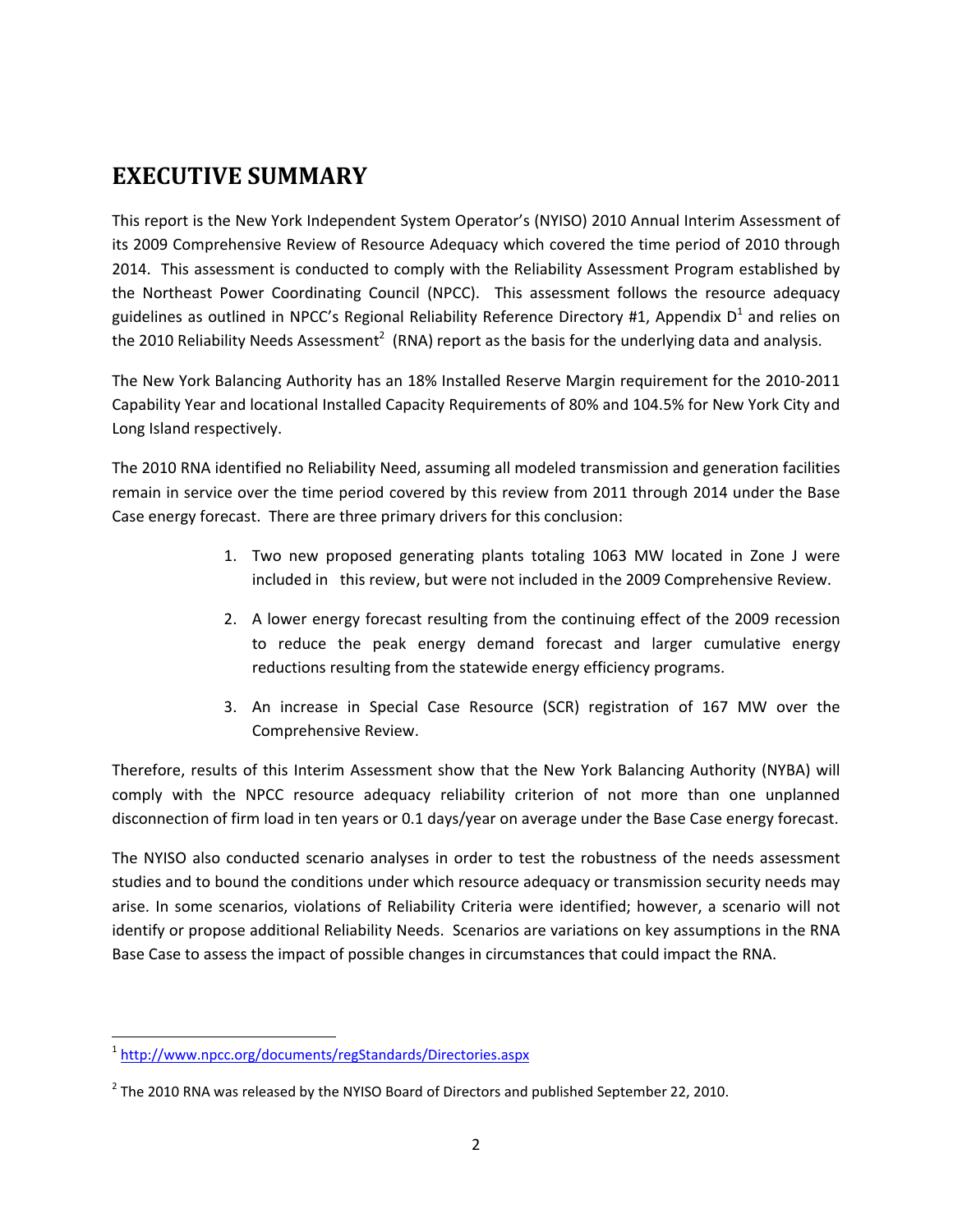The Zonal Capacity at Risk Scenario looked only at potential LOLE violations to determine how much capacity could be removed from downstate Zones J and K, lower‐Hudson Zones G‐H‐I, and upstate Zones A through F while maintaining the LOLE requirement. The results generally showed that it may be possible to remove approximately 1,000 MW from Zone J, or from Zone K, or from the combined Zones of G‐H‐I, without an LOLE violation for 2020, but not from all these Zones. For Zones A‐F, the removal of capacity and its impact on the reliability of the transmission system and the transmission system's transfer capability are highly location dependent. The study did not attempt to assess a comprehensive set of potential scenarios that might arise from specific unit retirements. In all Zones, transmission security analyses would need to be performed to determine the precise reliability impact and to test the impact of removing any specific generator to the transmission system operations. This can be particularly important around congested interfaces.

The NYISO also performed an evaluation of the potential impacts of major environmental program initiatives on New York generators. This was done by placing each of those generators into categories of impact and presenting the results by groups of zones. A comparison of those affected capacities against the numbers resulting from the Zonal Capacity at Risk results showed that, except for the NOx RACT program taken alone, the cumulative effect of the air program initiatives could result in retirements that exceed the amount of capacity that can be lost as reflected in the Zonal Capacity at Risk limits, and thus, may result in resource adequacy violations. Similar impacts could result from the BTA Policy taken alone.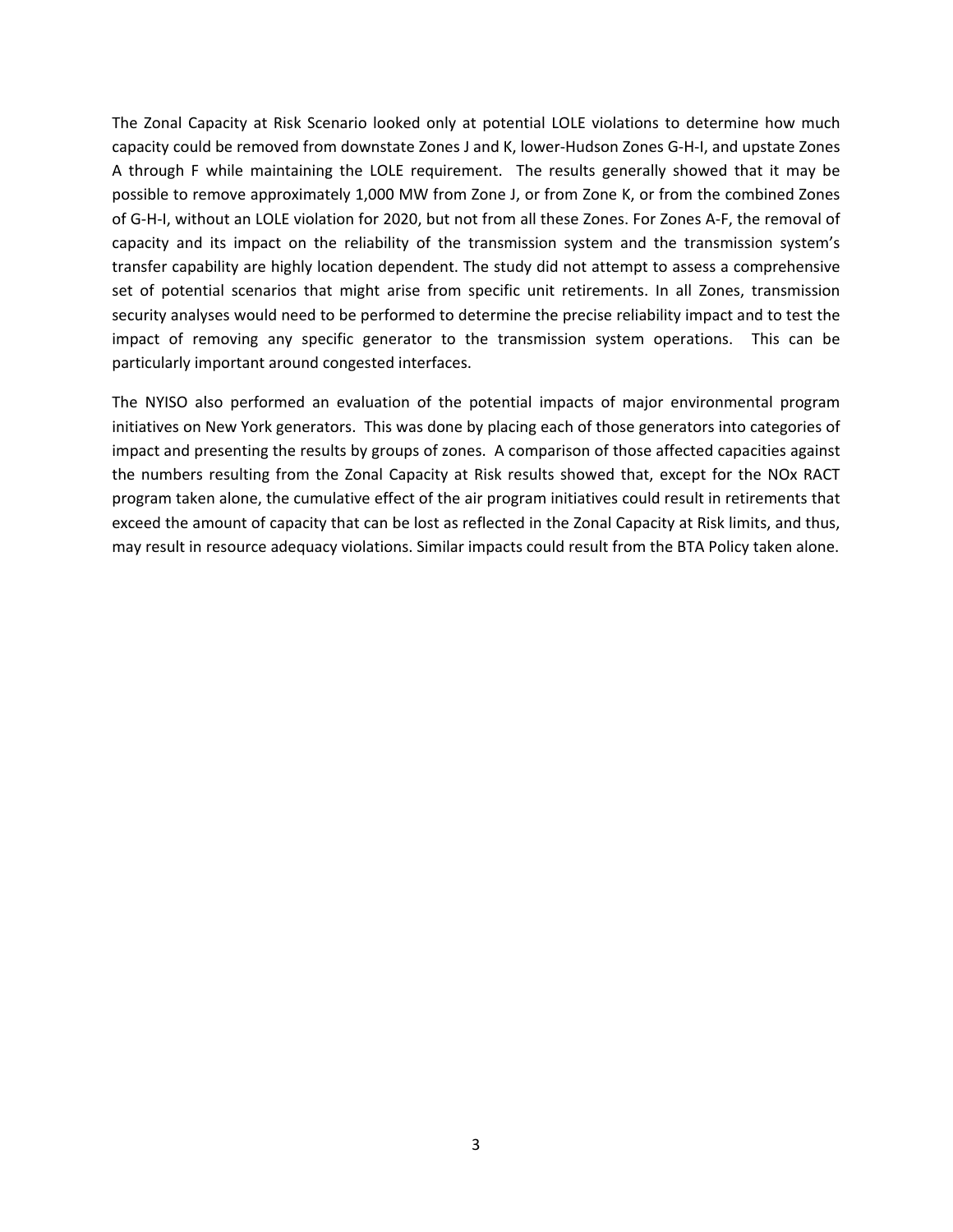## **1. Introduction**

This is the first update of NYISO's 2009 Comprehensive Review of Resource Adequacy which was approved by NPCC in March 2010. Since the approval of the 2009 Comprehensive Review, NYISO has conducted the 2010 RNA as part of the NYISO's Comprehensive System Planning Process (CSPP)<sup>3</sup>. The major assumptions of this interim review are consistent with the 2010 RNA<sup>4</sup>.

### **2. Assumption Changes**

#### **2.1 Resources**

For this review, resource assumptions are based upon the 2010 summer capability ratings of generation resources in the New York Balancing Authority as reported in the 2010 Load and Capacity Data<sup>5</sup> Report. Capacity values in Table 2-1 include resources electrically internal to the New York Balancing Authority, additions, re-ratings, retirements, purchases, sales, UDRs with firm capacity, and SCRs. The table includes two resources that are expected to come on line in Zone J in 2011, totaling 1,063 MW, which were not included in the 2009 Comprehensive Review.

| Year | <b>2009 Comprehensive Review</b> | <b>2010 Interim Review</b> | <b>Delta</b> |
|------|----------------------------------|----------------------------|--------------|
| 2010 | 41,741                           |                            |              |
| 2011 | 42,580                           | 42,698                     | 118          |
| 2012 | 42,580                           | 42,898                     | 318          |
| 2013 | 42,586                           | 43,589                     | 1003         |
| 2014 | 42,586                           | 43,590                     | 954          |

#### **Table 21: Resource Assumptions Comparison (Summer Ratings)**

#### **2.2 Load**

The peak demand forecasts for this interim review and the 2009 Comprehensive Review are compared in Table 2‐2 below. Two factors contribute to the reduction in peak demand. First, the 2009 recession resulted in a 1,400 MW reduction in peak demand for 2011 before any energy efficiency adjustments. Second, the 2010 Base Case forecast reflects a larger energy efficiency reduction than incorporated into the 2009 Base Case forecast. The 2010 Interim Review Base Case Energy Forecast for 2014 is based on an assumption that approximately 31% of the statewide energy efficiency programs will be achieved.

 <sup>3</sup> http://www.nyiso.com/public/webdocs/documents/tariffs/oatt/oatt\_attachments/att\_y.pdf

<sup>&</sup>lt;sup>4</sup> http://www.nyiso.com/public/markets\_operations/committees/meeting\_materials/index.jsp?com=mc

<sup>5</sup>

http://www.nyiso.com/public/webdocs/services/planning/planning\_data\_reference\_documents/2010\_GoldBook\_ Public\_Final\_033110.pdf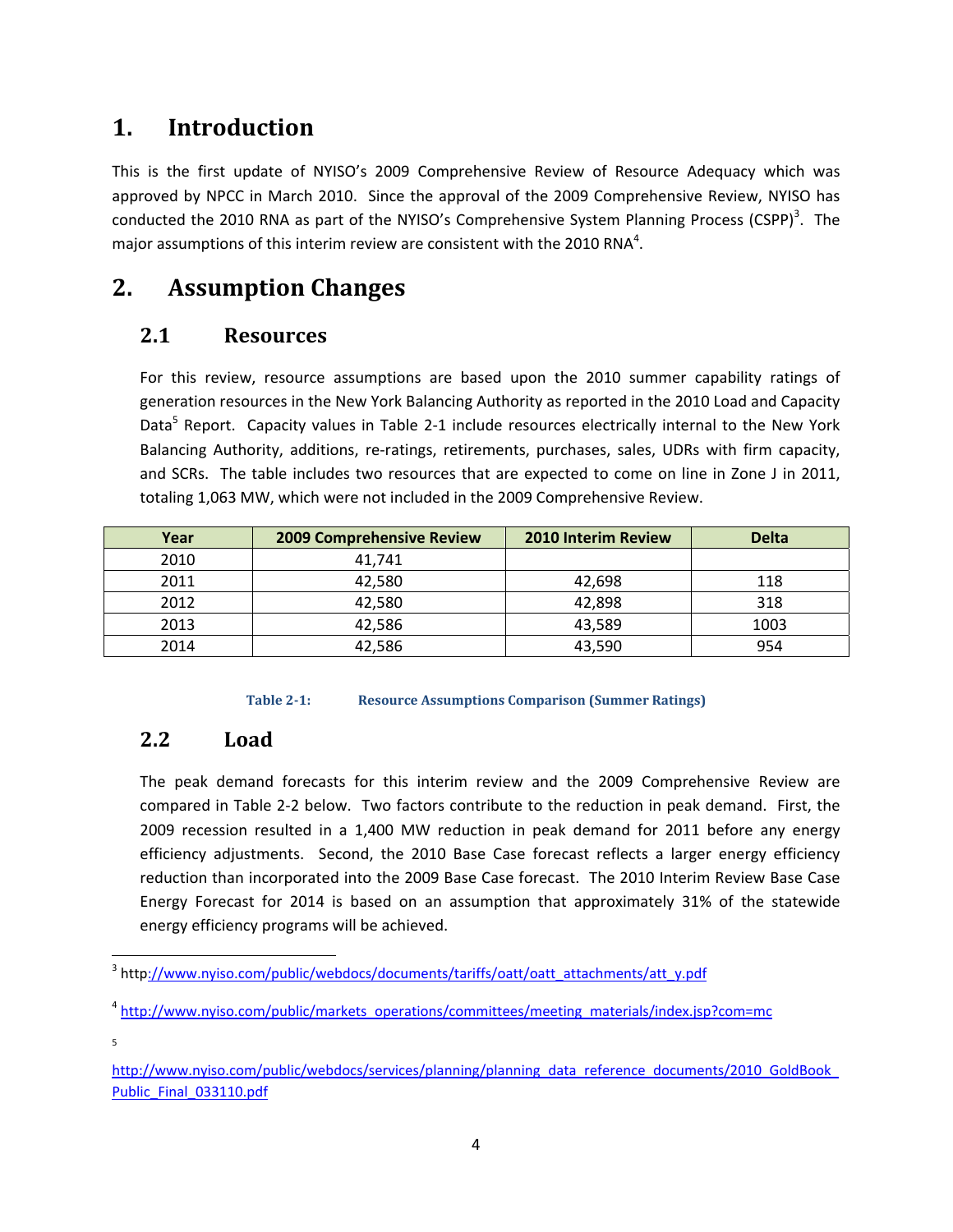| <b>Comparison of Energy Forecasts (MW)</b> |                                  |                |              |                                    |                |              |
|--------------------------------------------|----------------------------------|----------------|--------------|------------------------------------|----------------|--------------|
|                                            | <b>Base Case Energy Forecast</b> |                |              | <b>High Growth Energy Forecast</b> |                |              |
|                                            | 2009                             | 2010           |              | 2009                               | 2010           |              |
| Year                                       | Comprehensive                    | <b>Interim</b> | <b>Delta</b> | Comprehensive                      | <b>Interim</b> | <b>Delta</b> |
|                                            | <b>Review</b>                    | <b>Review</b>  |              | <b>Review</b>                      | <b>Review</b>  |              |
| 2010                                       | 33,441                           |                |              | 35,227                             |                |              |
| 2011                                       | 33,693                           | 33,160         | $-533$       | 35,502                             | 34,932         | $-570$       |
| 2012                                       | 33,906                           | 33,367         | $-539$       | 35,737                             | 35,159         | $-578$       |
| 2013                                       | 34,080                           | 33,737         | $-343$       | 35,931                             | 35,559         | $-372$       |
| 2014                                       | 34,309                           | 33,897         | $-412$       | 36,183                             | 35,738         | $-445$       |

**Table 21: Base Load Energy Forecast with 31% of Statewide Energy Efficiency Goal (2014)**

#### **2.3 Transfer Limits**

The 2010 Base Case Peak Load forecast, which includes reductions for energy efficiency programs, was utilized in the analysis to determine transmission system transfer limits. The transfer limits are derived from transfer cases that reflect critical system conditions. Limits on Dysinger East and West Central increased due to local transmission system upgrades and the addition of a static VAr Compensator (SVR) in Zone B. Changes to the 345 kV transmission system and base case conditions in ISO‐NE contributed to the increase in the UPNY‐SENY transfer limit by impacting the distribution of base flow on the UPNY‐SENY circuits. Table 2‐3 summarizes the emergency thermal transfer limits for key interfaces in the NYBA.

| <b>Interface</b>                                     | <b>2009 Comprehensive Review</b> |      |      | <b>2010 Interim Review</b> |      |      |      |      |
|------------------------------------------------------|----------------------------------|------|------|----------------------------|------|------|------|------|
|                                                      | 2011                             | 2012 | 2013 | 2014                       | 2011 | 2012 | 2013 | 2014 |
| <b>Central East less PV-20</b><br>plus Fraser-Gilboa | 3075                             | 3075 | 3075 | 3075                       | 3250 | 3525 | 3475 | 3475 |
| <b>Dysinger East</b>                                 | 3050                             | 2925 | 3075 | 3075                       | 2725 | 3125 | 3200 | 3175 |
| F to G                                               | 3475                             | 3475 | 3450 | 3450                       | 3500 | 3475 | 3475 | 3475 |
| I to J                                               | 4400                             | 4400 | 4400 | 4400                       | 4350 | 4350 | 4350 | 4350 |
| I to K                                               | 1290                             | 1290 | 1290 | 1290                       | 1290 | 1290 | 1290 | 1290 |
| <b>UPNY-SENY less Ramapo</b><br>500 kV Tie           | 5150                             | 5150 | 5150 | 5150                       | 5250 | 5400 | 5400 | 5400 |
| <b>West Central</b>                                  | 1825                             | 1800 | 1800 | 1825                       | 1475 | 1875 | 1850 | 1900 |

**Table 21: Emergency Thermal Transfer Limits for Key Interfaces**

#### **2.4 Unit Availability**

Table 2‐4 compares the 5‐year weighted EFORd values for generation units in the New York Balancing Authority that NYISO used in this Interim Review to the EFORd values used in the 2009 Comprehensive Review. The EFORd for thermal units and large hydro units is calculated from NERC GADS data submitted by the generators. Run of River Hydro units and wind units are given a 45%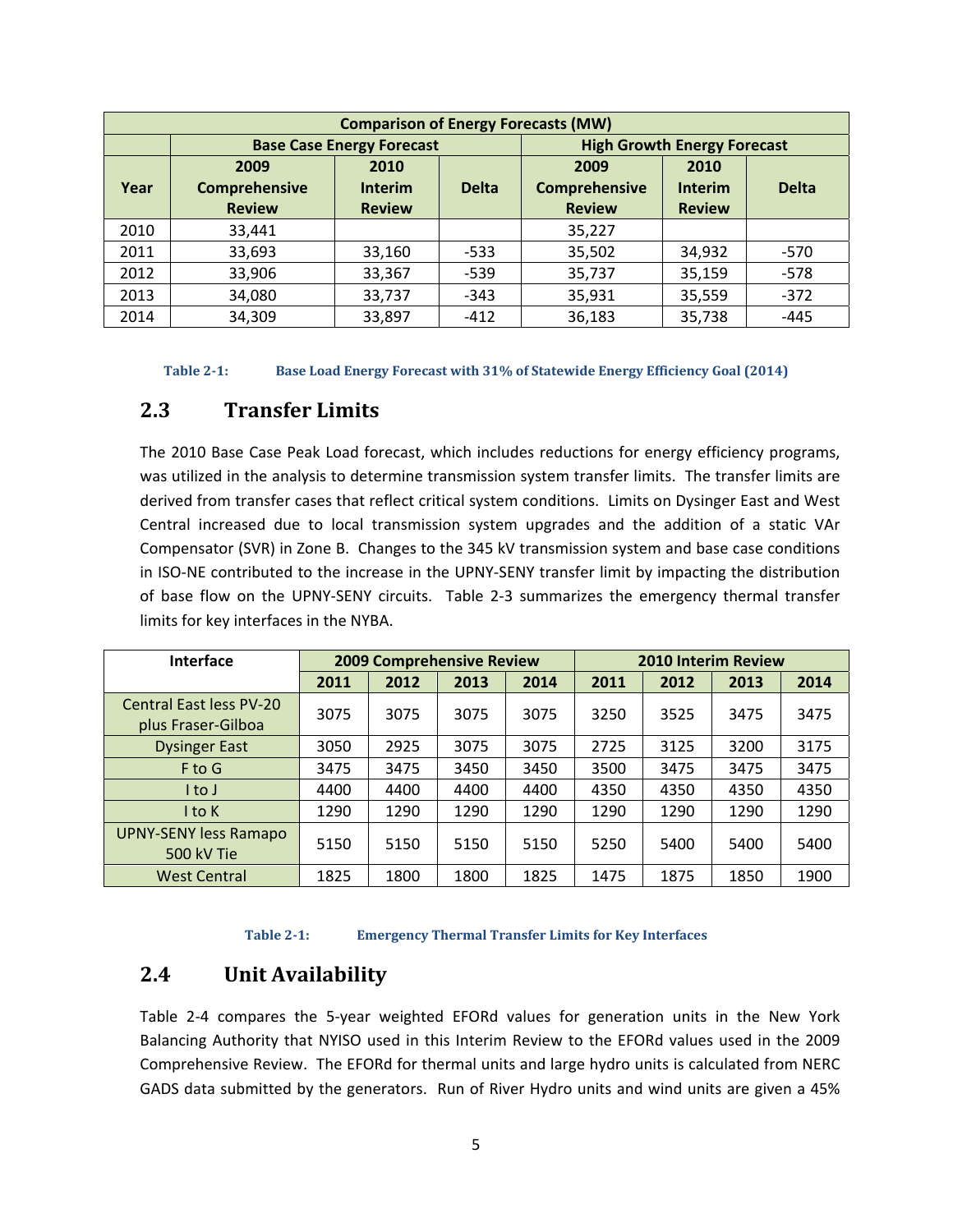and 90% summer capacity derate factor, respectively, for modeling purposes. A performance factor for SCRs is determined based upon their actual load reduction in either required system tests of their capability to reduce load or actual Demand Response activation calls. Overall, the EFORd values increased slightly from the 2009 Comprehensive Review.

| <b>Unit Type</b>                             | <b>2009 Comprehensive Review</b> | <b>2010 Interim Review</b> |
|----------------------------------------------|----------------------------------|----------------------------|
| Coal                                         | 6.0                              | 6.3                        |
| Oil                                          | 6.5                              | 9.2                        |
| Gas                                          | 11.7                             | 9.4                        |
| Nuclear                                      | 1.6                              | 1.7                        |
| <b>Combustion Turbines</b>                   | 8.6                              | 12.2                       |
| Jet Engine                                   | 7.3                              | 10.1                       |
| <b>Combined Cycle</b>                        | 5.8                              | 5.5                        |
| All Thermal Units (5-Year EFORd)             | ---                              | 6.9                        |
| All units including Hydro, Wind,<br>and SCRs |                                  | 11.4                       |

**Table 21: 5Year Weighted EFORd values (%)**

#### **2.5 Fuel Diversity**

The NYISO benefits from a diverse fuel supply. Future resources are projected to be fueled primarily by renewable resources (e.g. wind and solar) and natural gas. Natural gas units in critical areas, such as New York City, are required to a have back-up fuel supply, primarily distillate oil. These units must also comply with the New York State Reliability Council's rule IR‐3 that states "The NYS Bulk Power System shall be operated so that the loss of a single gas facility does not result in the loss of electric load within the New York City and Long Island zones." This rule requires certain generating units to burn oil in lieu of natural gas as "Minimum Oil Burn Service" in certain situations. Additionally, since the NYBA is a summer peaking Area with adequate gas supply during the summer months, the NYISO does not anticipate fuel shortages or potential interruptions as problematic over this study period. For the winter capability periods, the NYISO has a gas-electric coordination protocol to prevent loss of electric system capacity due to a wintertime loss of gas event.  $^6$ 

#### **2.6 Environment Initiatives**

The 2010 RNA Environmental Scenario was conducted to identify the population of generation resources that are likely to require major capital reinvestment decisions to comply with several evolving environmental program initiatives. The premise of this analysis is that the risk of unplanned retirements is directly related to the cumulative capital investment required.

<sup>&</sup>lt;sup>6</sup> See New York State Gas-Electric Coordination Protocol, NYISO Open Access Transmission Tariff, Attachment BB; http://www.nyiso.com/public/webdocs/documents/tariffs/oatt/oatt\_attachments/att\_bb.pdf.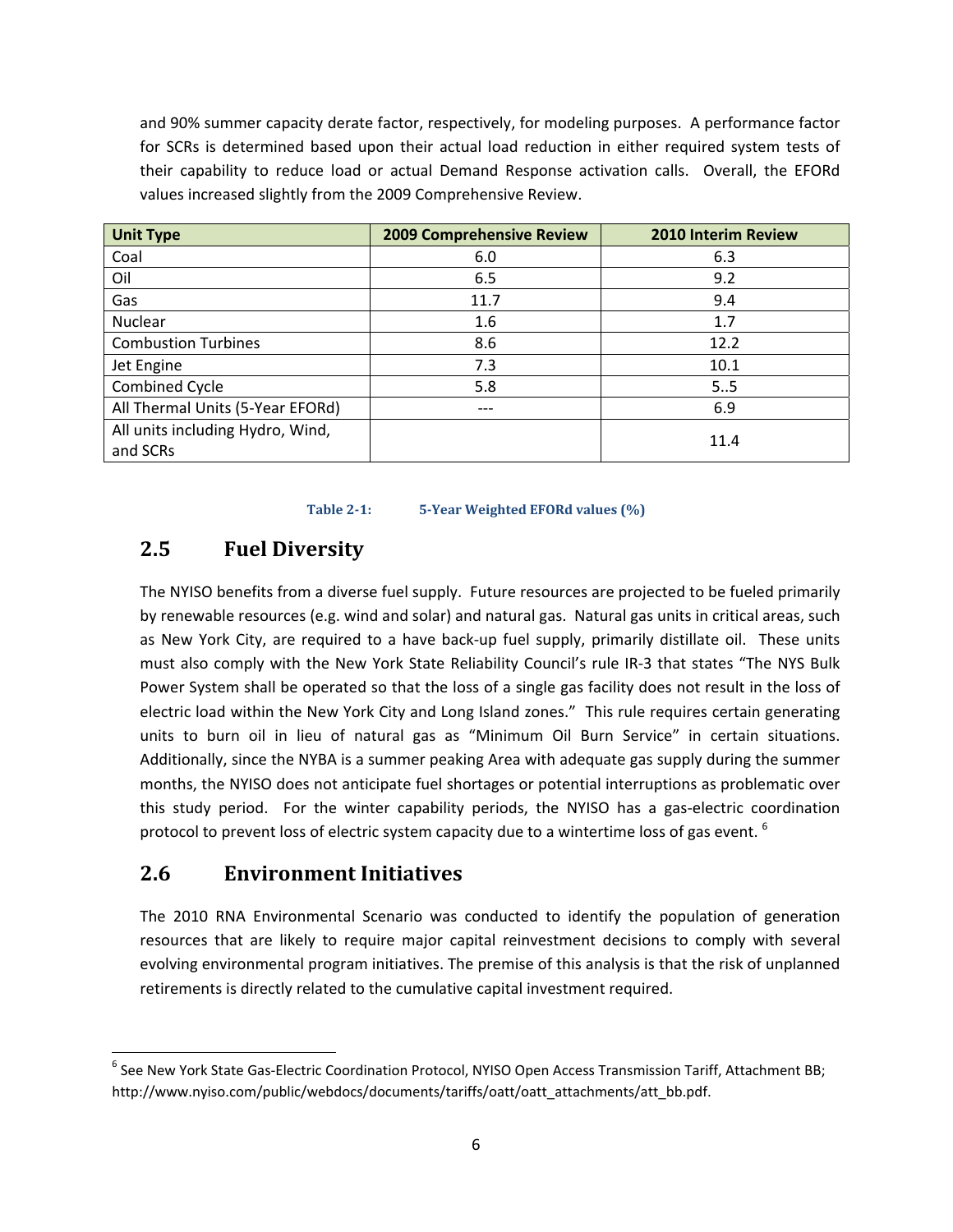The State's Department of Environmental Conservation (NYSDEC) and the U.S. Environmental Protection Agency annually publish their respective regulatory agendas which describes the new environmental initiatives that it will focus on during the coming year. Four new regulatory programs were selected for this analysis: Reasonably Available Control Technology for Oxides of Nitrogen (NOx RACT), Best Available Retrofit Technology (BART), Maximum Achievable Control Technology (MACT), and Best Technology Available (BTA). These programs were selected for evaluation because they are generally widespread in effect, are sufficiently defined with proposed compliance requirements, and are expected to require compliance actions in the earlier portion of the planning period. Further, the individual or combined impact of these programs is likely to require substantial additional capital investment and therefore could lead to unplanned retirements. The NOx RACT, BART, and MACT are programs designed to lower air emissions from fossil fueled power plants. The BTA program is designed to minimize the impact of power plant cooling water systems on aquatic life.

Each of the four programs was examined to determine the category of capital cost potentially required of affected units to comply with each program. Three category levels were used to qualify the expected impacts of each program on the existing generation fleet. Category 1 applies for affected generators that are already in compliance with the proposed requirements, or that could be expected to achieve compliance with changes in operating procedures and/or through the use of fuel switching. Thus the capital cost to achieve compliance for Category 1 generators is relatively small. Category 2 applies where generators' required capital expenditures are of a magnitude that is consistent with other capital expenditures that are necessary to maintain a generator over the planning horizon, *e.g.,* a five year major overhaul of the steam turbine or less than \$25/kW. Category 3 applies where the capital expenditures required to comply with the new regulation are above the average level of routinely expected capital expenditures.

While the total population of affected units is represented by the summation of the three impact categories, in each of these categories the primary concern is with the capital investment decisions represented by Categories 2 and 3. The level of impact for each unit is summed across the four programs for Categories 2 and 3. Units with the highest cumulative total impact are considered to be potentially at risk for premature retirement. The results were reported by super zones and compared to the RNA's Zones at Risk scenario analysis.

The programs are estimated to affect a total of 23,957 MW of capacity in the NYBA, or 64% of the installed generating capacity NYISO currently relies on to meet the electricity needs of New York consumers.

For Zones F‐K, the environmental initiatives studied are likely to result in LOLE violations if plant retirements occur as delineated in the summations for Categories 2 & 3. Super Zone A‐F will require more focused zonal and specific transmission security analyses.

Subsequent to the completion of this analysis in the 2010 RNA, the USEPA released the proposed Clean Air Transport Rule (CATR) which is intended to replace the Clean Air Interstate Rule (CAIR) that